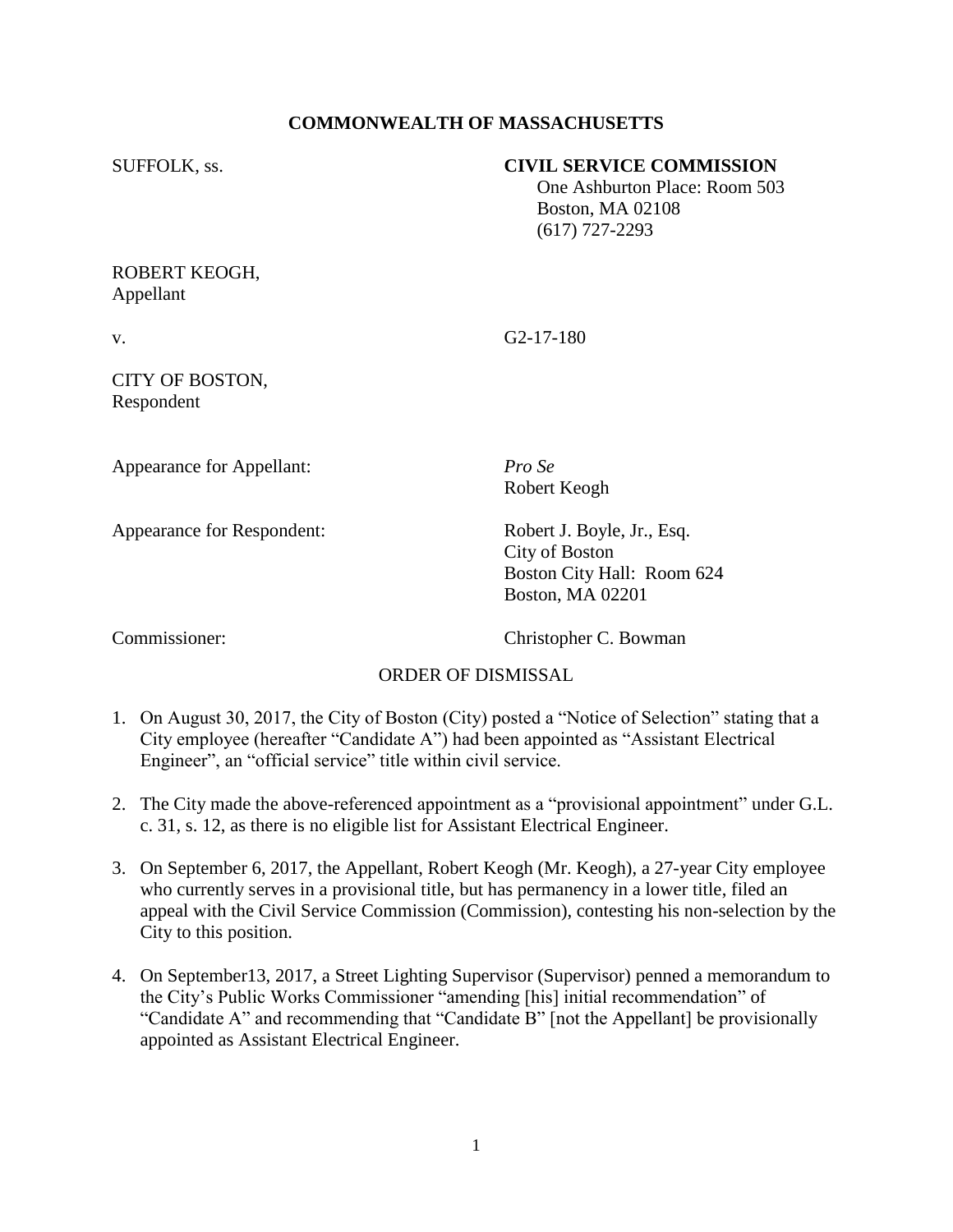- 5. On September 20, 2017, the City filed a Motion to Dismiss Mr. Keogh's appeal, effectively arguing that no bypass occurs when an Appointing Authority makes a provisional appointment, thus removing this matter from the Commission's jurisdiction.
- 6. On October 10, 2017, I held a pre-hearing conference which was attended by Mr. Keogh, counsel for the City and the Human Resources Director for the City's DPW.
- 7. At the pre-hearing conference, I reviewed the civil service law with the parties, including the series of Commission decisions that confirm that: a) a bypass does not occur when a provisional appointment is made; and b) the appointing authority is not required to select a permanent civil service employee for a provisional "appointment" (as opposed to a provisional "promotion").
- 8. As part of the pre-hearing, Mr. Keogh raised the issue regarding whether the provisional appointment was influenced by personal bias (both against him and in favor of the selected candidate), which the City strenuously denied.
- 9. I do not recall, and my notes do not reflect, that either party informed me at the pre-hearing conference that the City had effectively rescinded the appointment of "Candidate A" and appointed "Candidate B" shortly after Mr. Keogh filed his appeal with the Commission. Rather, it was my understanding at the pre-hearing conference that Mr. Keogh's allegations of personal bias *in favor of the selected candidate* regarded "Candidate A".
- 10. I informed Mr. Keogh that the Commission has the option of initiating an investigation under G.L. c. 31, s. 2(a), but only does so sparingly and typically when a Petitioner shows that there is a likelihood that he/she will be able to show that personal and/or political bias occurred.
- 11. For these reasons, I informed Mr. Keogh that he had thirty (30) days to file a reply to the Motion to Dismiss. Said reply may include a request for investigation, should Mr. Keogh choose to make such a request.
- 12. On October 24, 2017, Mr. Keogh submitted his request for investigation stating that the "current employee selected for the assistant engineer position is not qualified. [T]here also appears to be an existing personal and professional relationship between the department head and the selected employee." Mr. Keogh also stated that he had been "butting heads" with the City's Public Works Commissioner and that his non-selection was "attributable to my outspoken nature and commitment to the department and the men I work with." Finally, Mr. Keogh stated that the Street Lighting Supervisor had been "politically inserted" into his position.
- 13. On October 31, 2017, the City submitted a reply to Mr. Keogh's request for investigation, seeking to rebut all of Mr. Keogh's allegations.
- 14. First, the City stated that the Commissioner for whom Mr. Keogh was allegedly "butting heads" left the City for other employment in 2016 and played no role in this provisional appointment.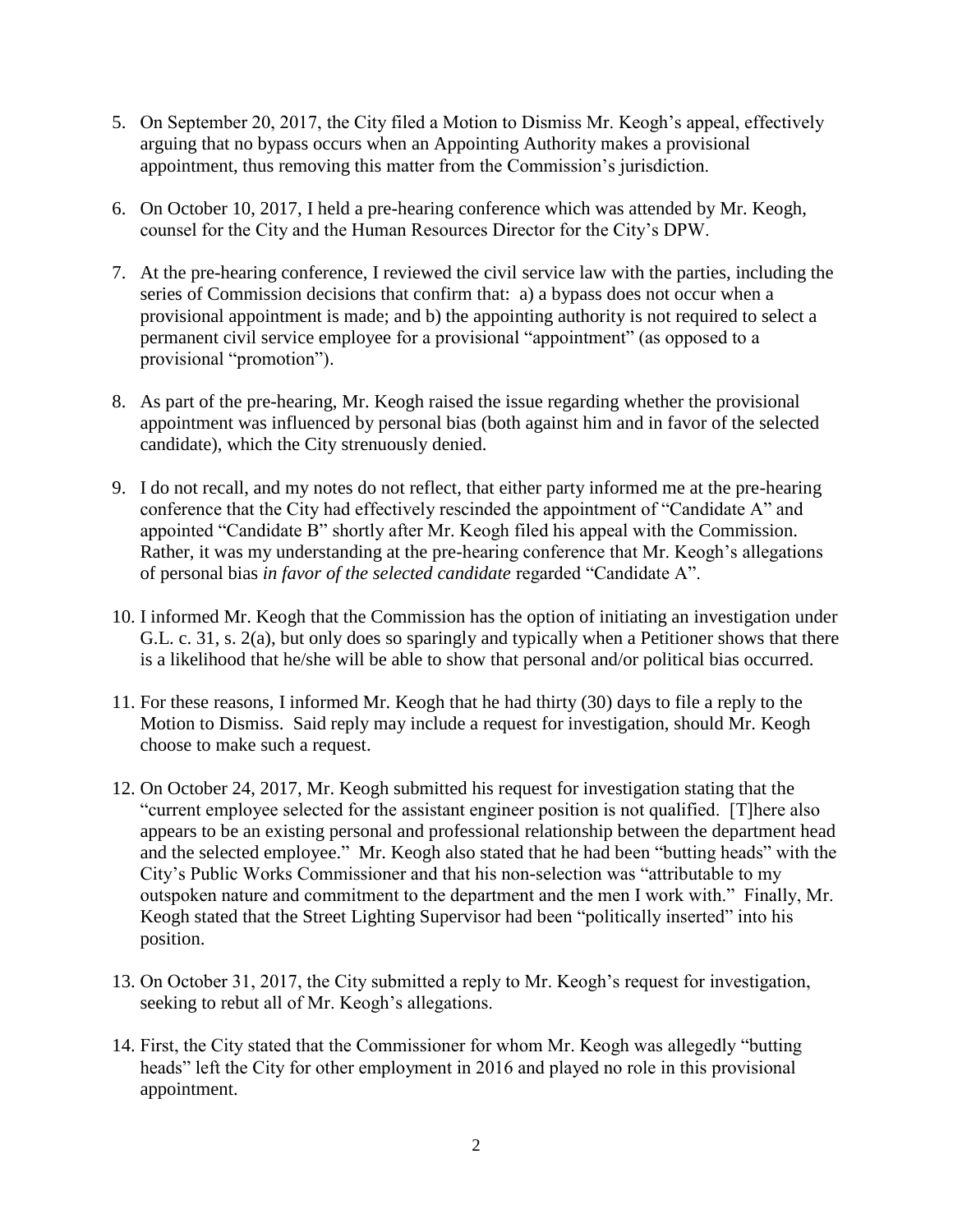- 15. Second, the City submitted the resume of the Street Lighting Supervisor to show that he is a long-time City employee who worked as an electrical inspector in the City's Inspectional Services Department before he was promoted to the position of Supervisor.
- 16. Third, the City submitted the score sheets of the supervisors who interviewed the candidates to show that Mr. Keogh was not scored highest by either of the supervisors who served as interview panelists. Through these documents, the City also sought to explain why, approximately one week after Mr. Keogh filed his appeal with the Commission, the City effectively rescinded the provisional appointment of Candidate A and appointed Candidate B. According to the score sheets, and the accompanying documentation, the score sheets show that, when the scores of the candidates was averaged together (as opposed to only the score of the lead Supervisor), that Candidate B scored higher. Thus, according to the City, the City was obligated under the applicable collective bargaining agreement, to appoint Candidate B over Candidate A.
- 17. On February 26, 2018, Mr. Keogh informed the Commission that he has filed a grievance (via the provisions in the collective bargaining agreement) regarding his non-selection here.

#### *Analysis: Use of Provisional Appointment / Commission Jurisdiction*

 The Commission has issued a series of decisions in which the Commission, although it has repeatedly exhorted parties in the public arena to end the current practice of relying on provisional promotions (and provisional appointments) to fill most civil service positions, states that it must honor the clear legislative intent that allows for provisional appointments and promotions so long as the statutory requirements are followed. If there is a flaw in the statutory procedure, it is a flaw for the General Court to address. See Kelleher v. Personnel Administrator, 421 Mass. 382, 389, 657 N.E. 2d 229, 234 (1995).

 In a series of decisions, the Commission has addressed the statutory requirements when making such provisional appointments or promotions. See Kasprzak v. Department of Revenue, 18 MCSR 68 (2005), on reconsideration, 19 MCSR 34 (2006), on further reconsideration, 20 MCSR 628 (2007); Glazer v. Department of Revenue, 21 MCSR 51 (2007); Asiaf v. Department of Conservation and Recreation, 21 MCSR 23 (2008); Pollock and Medeiros v. Department of Mental Retardation, 22 MCSR 276 (2009); Pease v. Department of Revenue, 22 MCSR 284 (2009) & 22 MCSR 754 (2009); Poe v. Department of Revenue, 22 MCSR 287 (2009); Garfunkel v. Department of Revenue, 22 MCSR 291 (2009); Foster v. Department of Transitional Assistance, 23 MCSR 528; and Heath v. Department of Transitional Assistance, 23 MCSR 548.

 In summary, these decisions provide the following framework when making provisional appointments and promotions: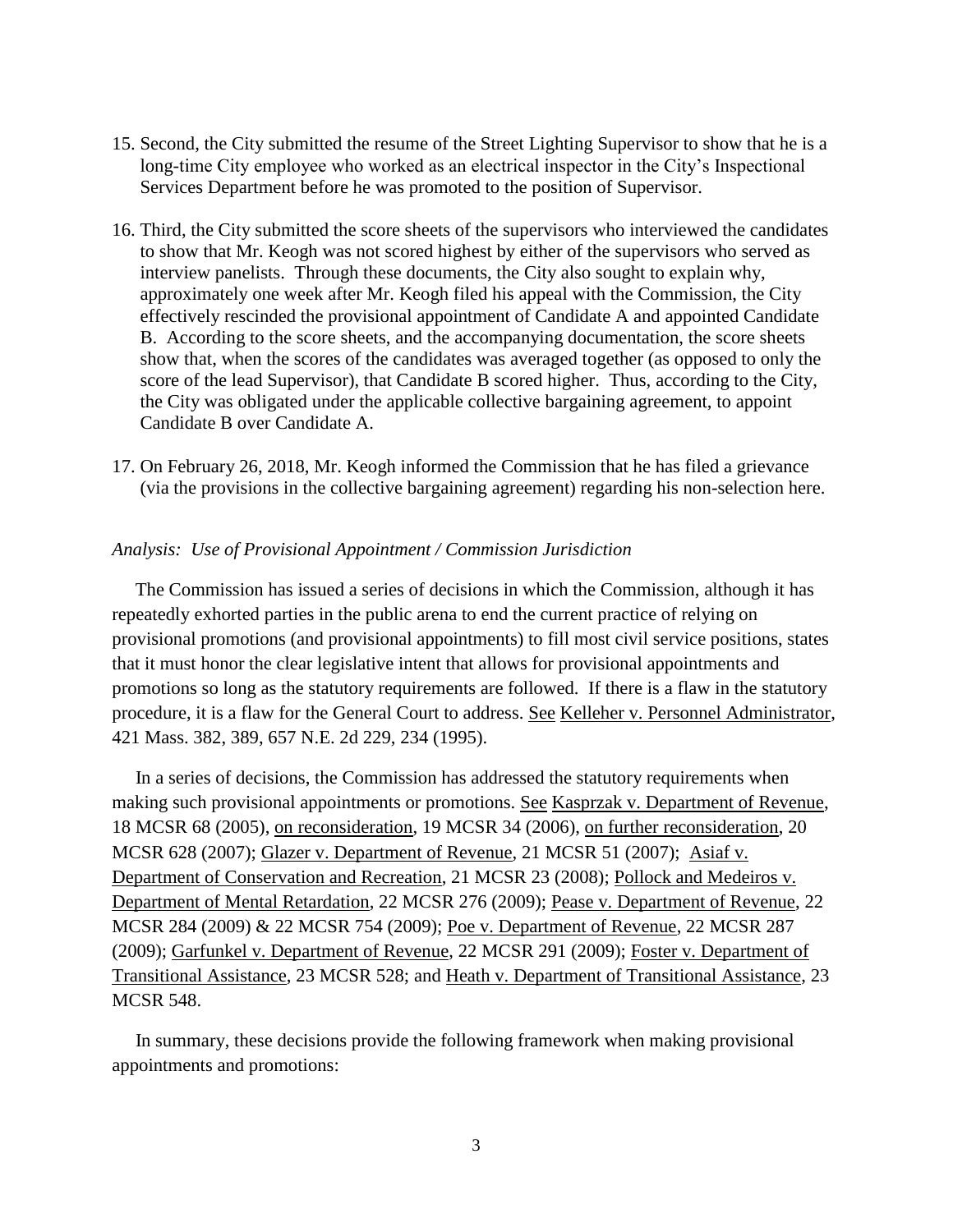- G.L.c.31, §15, concerning provisional *promotions*, permits a provisional promotion of a permanent civil service employee from the next lower title within the departmental unit of an agency, with the approval of the Personnel Administrator (HRD) if (a) there is no suitable eligible list; or (b) the list contains less than three names (a short list); or (c) the list consists of persons seeking an original appointment and the appointing authority requests that the position be filled by a departmental promotion (or by conducting a departmental promotional examination). In addition, the agency may make a provisional promotion skipping one or more grades in the departmental unit, provided that there is no qualified candidate in the next lower title and "sound and sufficient" reasons are submitted and approved by the administrator for making such an appointment.
- Under Section 15 of Chapter 31, only a "civil service employee" with permanency may be provisionally promoted, and once such employee is so promoted, she may be further provisionally promoted for "sound and sufficient reasons" to another higher title for which she may subsequently be qualified, provided there are no qualified permanent civil service employees in the next lower title.
- Absent a clear judicial directive to the contrary, the Commission will not abrogate its recent decisions that allow appointing authorities sound discretion to post a vacancy as a provisional appointment (as opposed to a provisional promotion), unless the evidence suggests that an appointing authority is using the Section 12 provisional "appointment" process as a subterfuge for selection of provisional employee candidates who would not be eligible for provisional "promotion" over other equally qualified permanent employee candidates.
- When making provisional appointments to a title which is not the lowest title in the series, the Appointing Authority, under Section 12, is free to consider candidates other than permanent civil service employees, including external candidates and/or internal candidates in the next lower title who, through no fault of their own, have been unable to obtain permanency since there have been no examinations since they were hired.

Here, there is no dispute that there has been no examination, eligible list or Certification for the position of Assistant Electrical for many years. Nor is there a dispute that the City filled this position as a provisional appointment under Section 12 of the civil service law. For these reasons, a candidate's non-selection does not constitute a bypass and the Commission does not have jurisdiction to hear this appeal under G.L. c. 31, s. 2(b).

#### *Analysis: Request for Investigation*

 The Commission maintains authority under G.L. c. 31, § 2(a) to conduct investigations. This statute confers significant discretion upon the Commission in terms of what response and to what extent, if at all, an investigation is appropriate. See Boston Police Patrolmen's Association et al v. Civ. Serv. Comm'n, No. 2006-4617, Suffolk Superior Court (2007). See also Erickson v. Civ. Serv. Comm'n & others, No. 2013-00639-D, Suffolk Superior Court (2014). We exercise this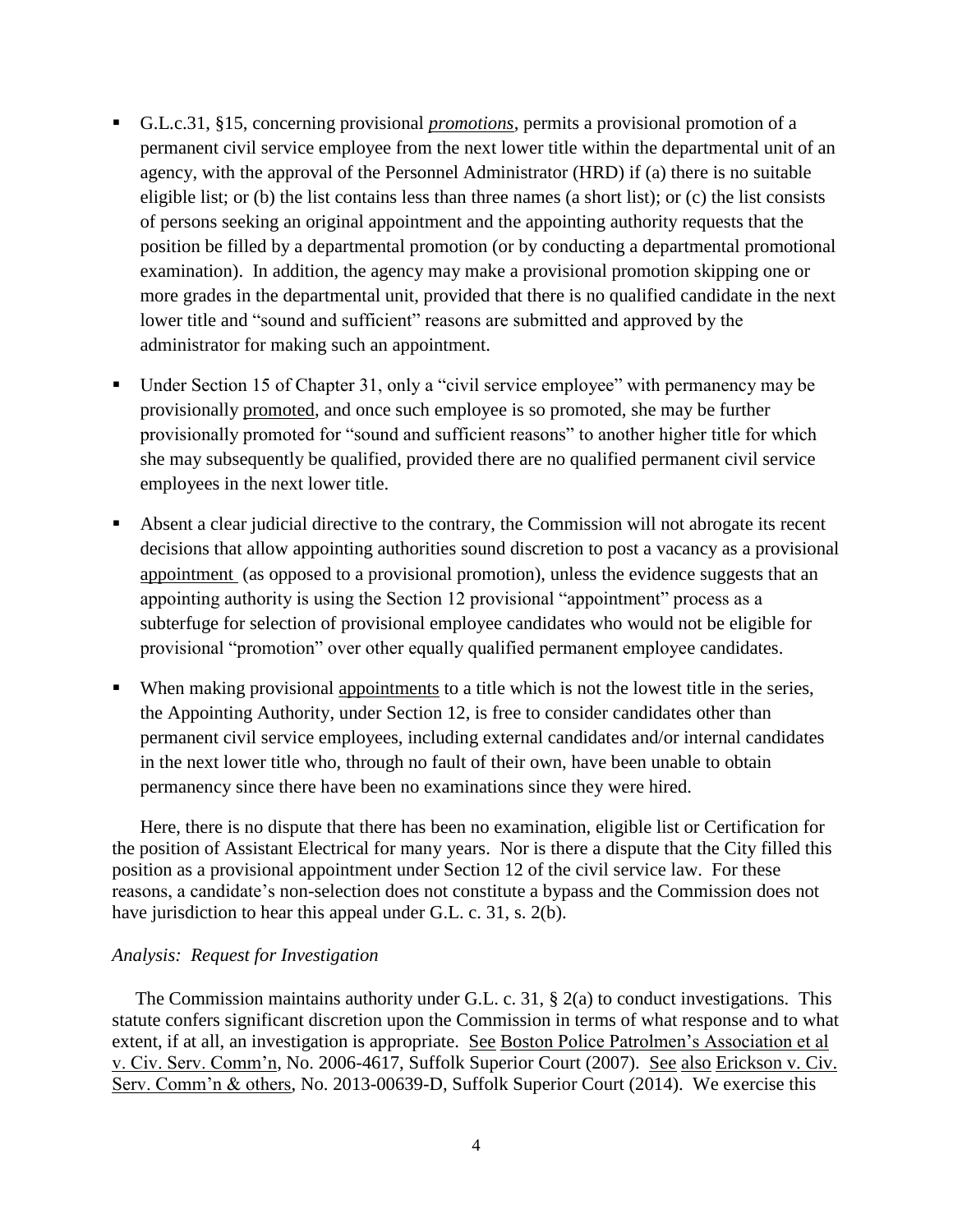discretion "sparingly". See Richards v. Department of Transitional Assistance, 24 MCSR 315 (2011).

 I have carefully reviewed all of the submissions by both parties here. An investigation, beyond the information-gathering already done by the Commission, is not warranted for the following reasons. First, Mr. Keogh's appeal here was based in large part on alleged bias in favor of *Candidate A*. The parties agree that, ultimately, Candidate B was chosen for this provisional appointment. Second, assuming that Mr. Keogh's allegations also apply to Candidate B, he has not supplied the Commission with the type of information (if any) that would potentially support an allegation of personal bias in favor of Candidate B. Third, some of Mr. Keogh's allegations just don't stand up to serious scrutiny, including his allegation that the decision here was somehow related to him "butting heads" with the DPW Commissioner. As noted by the City, that individual left the City's employment in 2016 and had no role in this provisional appointment. Finally, according to Mr. Keogh, he is pursuing this matter through the grievance process, which, based on all of the facts here, may be the most appropriate venue to address his allegations.

#### *Conclusion*

 For these reasons, Mr. Keogh's appeal under Docket No. G2-17-180 is hereby *dismissed* and his request for the Commission to initiate an investigation is denied.

Civil Service Commission

*/s/ Christopher Bowman* Christopher C. Bowman Chairman

By a vote of the Civil Service Commission (Bowman, Chairman; Camuso, Ittleman, Stein and Tivnan, Commissioners) on March 15, 2018.

Either party may file a motion for reconsideration within ten days of the receipt of this Commission order or decision. Under the pertinent provisions of the Code of Mass. Regulations, 801 CMR 1.01(7)(l), the motion must identify a clerical or mechanical error in this order or decision or a significant factor the Agency or the Presiding Officer may have overlooked in deciding the case. A motion for reconsideration does not toll the statutorily prescribed thirty-day time limit for seeking judicial review of this Commission order or decision.

Under the provisions of G.L c. 31, § 44, any party aggrieved by this Commission order or decision may initiate proceedings for judicial review under G.L. c. 30A, § 14 in the superior court within thirty (30) days after receipt of this order or decision. Commencement of such proceeding shall not, unless specifically ordered by the court, operate as a stay of this Commission order or decision. After initiating proceedings for judicial review in Superior Court, the plaintiff, or his / her attorney, is required to serve a copy of the summons and complaint upon the Boston office of the Attorney General of the Commonwealth, with a copy to the Civil Service Commission, in the time and in the manner prescribed by Mass. R. Civ. P. 4(d).